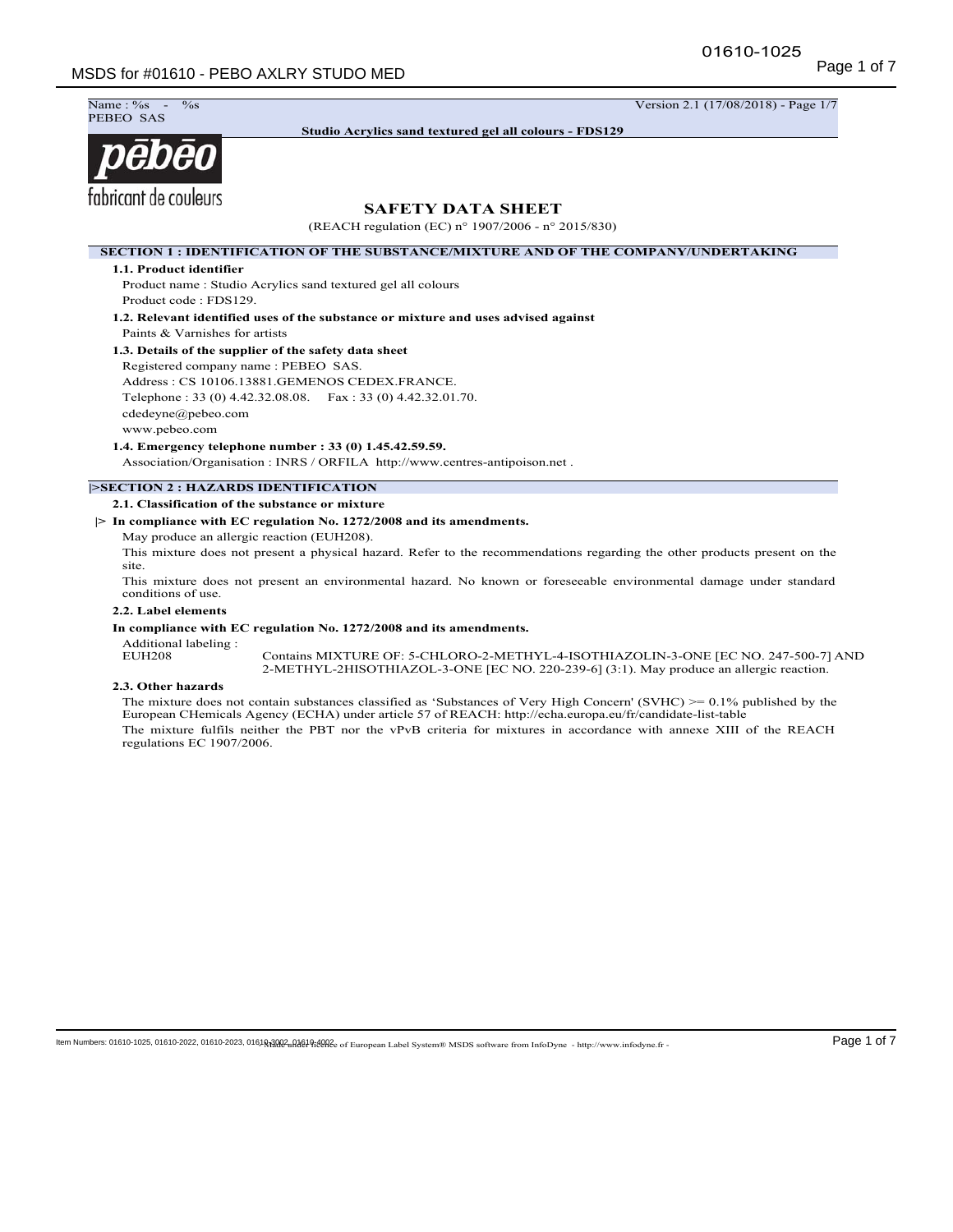Name : %s<br>PEBEO SAS

 $\frac{\%}{\%}$  -  $\frac{\%}{\%}$  -  $\frac{1}{17/08/2018}$  - Page 2/7

**Studio Acrylics sand textured gel all colours - FDS129**

# **|>SECTION 3 : COMPOSITION/INFORMATION ON INGREDIENTS**

**3.2. Mixtures |> Composition :**

| Identification                      | (EC) 1272/2008          | Note                | $\frac{0}{0}$                  |
|-------------------------------------|-------------------------|---------------------|--------------------------------|
| $INDEX: 613-167-00-5$               | GHS06, GHS05, GHS09     | $\lfloor 1 \rfloor$ | $0 \le x \frac{9}{6} < 0.0002$ |
| CAS: 55965-84-9                     | Dgr                     |                     |                                |
|                                     | Acute Tox. 3, H331      |                     |                                |
| MIXTURE OF:                         | Acute Tox. 3, H311      |                     |                                |
| 5-CHLORO-2-METHYL-4-ISOTHIAZOLIN-3- | Acute Tox. 3, H301      |                     |                                |
| ONE JEC NO. 247-500-71 AND          | Skin Corr. 1B, H314     |                     |                                |
| 2-METHYL-2HISOTHIAZOL-3-ONE [EC NO. | Skin Sens. 1, H317      |                     |                                |
| $[220-239-6]$ (3:1)                 | Aquatic Acute 1, H400   |                     |                                |
|                                     | $M$ Acute = 1           |                     |                                |
|                                     | Aquatic Chronic 1, H410 |                     |                                |
|                                     | $M$ Chronic = 1         |                     |                                |

(Full text of H-phrases: see section 16)

#### **Information on ingredients :**

[1] Substance for which maximum workplace exposure limits are available.

# **SECTION 4 : FIRST AID MEASURES**

As a general rule, in case of doubt or if symptoms persist, always call a doctor.

NEVER induce swallowing by an unconscious person.

## **4.1. Description of first aid measures**

## **In the event of exposure by inhalation :**

In the event of an allergic reaction, seek medical attention.

**In the event of splashes or contact with eyes :**

Wash thoroughly with fresh, clean water for 15 minutes holding the eyelids open.

## **In the event of splashes or contact with skin :**

In the event of an allergic reaction, seek medical attention.

### **In the event of swallowing :**

In the event of swallowing, if the quantity is small (no more than one mouthful), rinse the mouth with water and consult a doctor.

Keep the person exposed at rest. Do not force vomiting.

Seek medical attention, showing the label.

If swallowed accidentally, call a doctor to ascertain whether observation and hospital care will be necessary. Show the label.

## **4.2. Most important symptoms and effects, both acute and delayed**

No data available.

### **4.3. Indication of any immediate medical attention and special treatment needed**

No data available.

## **SECTION 5 : FIREFIGHTING MEASURES**

Non-flammable.

#### **5.1. Extinguishing media**

**Suitable methods of extinction**

#### In the event of a fire, use :

- sprayed water or water mist
- foam
- multipurpose ABC powder
- BC powder
- carbon dioxide (CO2)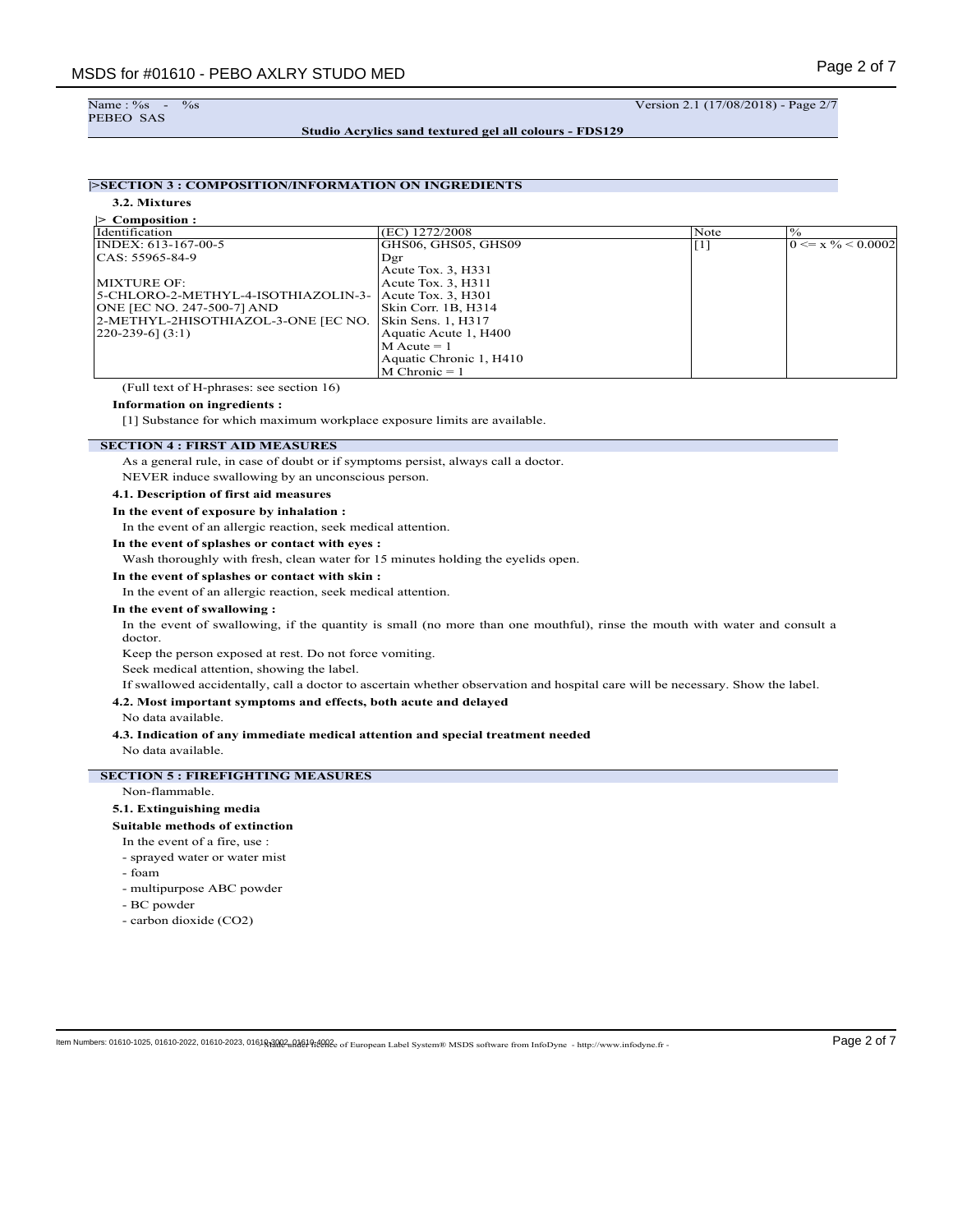# Name : %<br>PEBEO SAS

Name : %s - %s Version 2.1 (17/08/2018) - Page 3/7

# **Studio Acrylics sand textured gel all colours - FDS129**

| <b>Unsuitable methods of extinction</b><br>In the event of a fire, do not use :<br>- water jet<br>5.2. Special hazards arising from the substance or mixture<br>A fire will often produce a thick black smoke. Exposure to decomposition products may be hazardous to health.<br>Do not breathe in smoke.<br>In the event of a fire, the following may be formed :<br>- carbon monoxide (CO)<br>- carbon dioxide (CO2)<br>- nitrogen oxide (NO)<br>- nitrogen dioxide (NO2)<br>5.3. Advice for firefighters<br>No data available.<br><b>SECTION 6: ACCIDENTAL RELEASE MEASURES</b><br>6.1. Personal precautions, protective equipment and emergency procedures<br>Consult the safety measures listed under headings 7 and 8.<br>For first aid worker<br>First aid workers will be equipped with suitable personal protective equipment (See section 8).<br><b>6.2. Environmental precautions</b><br>Contain and control the leaks or spills with non-combustible absorbent materials such as sand, earth, vermiculite,<br>diatomaceous earth in drums for waste disposal.<br>Prevent any material from entering drains or waterways.<br>6.3. Methods and material for containment and cleaning up<br>Clean preferably with a detergent, do not use solvents.<br>6.4. Reference to other sections<br>No data available.<br><b>&gt;SECTION 7 : HANDLING AND STORAGE</b><br>Requirements relating to storage premises apply to all facilities where the mixture is handled.<br>$\geq 7.1$ . Precautions for safe handling<br>Always wash hands after handling.<br>Remove and wash contaminated clothing before re-using.<br>Ensure that there is adequate ventilation, especially in confined areas.<br><b>Fire prevention:</b><br>Handle in well-ventilated areas.<br>Prevent access by unauthorised personnel.<br>Recommended equipment and procedures :<br>For personal protection, see section 8.<br>Observe precautions stated on label and also industrial safety regulations.<br>Packages which have been opened must be reclosed carefully and stored in an upright position.<br>Prohibited equipment and procedures :<br>No smoking, eating or drinking in areas where the mixture is used.<br>7.2. Conditions for safe storage, including any incompatibilities<br>No data available. |                                |  |
|----------------------------------------------------------------------------------------------------------------------------------------------------------------------------------------------------------------------------------------------------------------------------------------------------------------------------------------------------------------------------------------------------------------------------------------------------------------------------------------------------------------------------------------------------------------------------------------------------------------------------------------------------------------------------------------------------------------------------------------------------------------------------------------------------------------------------------------------------------------------------------------------------------------------------------------------------------------------------------------------------------------------------------------------------------------------------------------------------------------------------------------------------------------------------------------------------------------------------------------------------------------------------------------------------------------------------------------------------------------------------------------------------------------------------------------------------------------------------------------------------------------------------------------------------------------------------------------------------------------------------------------------------------------------------------------------------------------------------------------------------------------------------------------------------------------------------------------------------------------------------------------------------------------------------------------------------------------------------------------------------------------------------------------------------------------------------------------------------------------------------------------------------------------------------------------------------------------------------------------------------------------------------------------------|--------------------------------|--|
|                                                                                                                                                                                                                                                                                                                                                                                                                                                                                                                                                                                                                                                                                                                                                                                                                                                                                                                                                                                                                                                                                                                                                                                                                                                                                                                                                                                                                                                                                                                                                                                                                                                                                                                                                                                                                                                                                                                                                                                                                                                                                                                                                                                                                                                                                              |                                |  |
|                                                                                                                                                                                                                                                                                                                                                                                                                                                                                                                                                                                                                                                                                                                                                                                                                                                                                                                                                                                                                                                                                                                                                                                                                                                                                                                                                                                                                                                                                                                                                                                                                                                                                                                                                                                                                                                                                                                                                                                                                                                                                                                                                                                                                                                                                              |                                |  |
|                                                                                                                                                                                                                                                                                                                                                                                                                                                                                                                                                                                                                                                                                                                                                                                                                                                                                                                                                                                                                                                                                                                                                                                                                                                                                                                                                                                                                                                                                                                                                                                                                                                                                                                                                                                                                                                                                                                                                                                                                                                                                                                                                                                                                                                                                              |                                |  |
|                                                                                                                                                                                                                                                                                                                                                                                                                                                                                                                                                                                                                                                                                                                                                                                                                                                                                                                                                                                                                                                                                                                                                                                                                                                                                                                                                                                                                                                                                                                                                                                                                                                                                                                                                                                                                                                                                                                                                                                                                                                                                                                                                                                                                                                                                              |                                |  |
|                                                                                                                                                                                                                                                                                                                                                                                                                                                                                                                                                                                                                                                                                                                                                                                                                                                                                                                                                                                                                                                                                                                                                                                                                                                                                                                                                                                                                                                                                                                                                                                                                                                                                                                                                                                                                                                                                                                                                                                                                                                                                                                                                                                                                                                                                              |                                |  |
|                                                                                                                                                                                                                                                                                                                                                                                                                                                                                                                                                                                                                                                                                                                                                                                                                                                                                                                                                                                                                                                                                                                                                                                                                                                                                                                                                                                                                                                                                                                                                                                                                                                                                                                                                                                                                                                                                                                                                                                                                                                                                                                                                                                                                                                                                              |                                |  |
|                                                                                                                                                                                                                                                                                                                                                                                                                                                                                                                                                                                                                                                                                                                                                                                                                                                                                                                                                                                                                                                                                                                                                                                                                                                                                                                                                                                                                                                                                                                                                                                                                                                                                                                                                                                                                                                                                                                                                                                                                                                                                                                                                                                                                                                                                              |                                |  |
|                                                                                                                                                                                                                                                                                                                                                                                                                                                                                                                                                                                                                                                                                                                                                                                                                                                                                                                                                                                                                                                                                                                                                                                                                                                                                                                                                                                                                                                                                                                                                                                                                                                                                                                                                                                                                                                                                                                                                                                                                                                                                                                                                                                                                                                                                              |                                |  |
|                                                                                                                                                                                                                                                                                                                                                                                                                                                                                                                                                                                                                                                                                                                                                                                                                                                                                                                                                                                                                                                                                                                                                                                                                                                                                                                                                                                                                                                                                                                                                                                                                                                                                                                                                                                                                                                                                                                                                                                                                                                                                                                                                                                                                                                                                              |                                |  |
|                                                                                                                                                                                                                                                                                                                                                                                                                                                                                                                                                                                                                                                                                                                                                                                                                                                                                                                                                                                                                                                                                                                                                                                                                                                                                                                                                                                                                                                                                                                                                                                                                                                                                                                                                                                                                                                                                                                                                                                                                                                                                                                                                                                                                                                                                              |                                |  |
|                                                                                                                                                                                                                                                                                                                                                                                                                                                                                                                                                                                                                                                                                                                                                                                                                                                                                                                                                                                                                                                                                                                                                                                                                                                                                                                                                                                                                                                                                                                                                                                                                                                                                                                                                                                                                                                                                                                                                                                                                                                                                                                                                                                                                                                                                              |                                |  |
|                                                                                                                                                                                                                                                                                                                                                                                                                                                                                                                                                                                                                                                                                                                                                                                                                                                                                                                                                                                                                                                                                                                                                                                                                                                                                                                                                                                                                                                                                                                                                                                                                                                                                                                                                                                                                                                                                                                                                                                                                                                                                                                                                                                                                                                                                              |                                |  |
|                                                                                                                                                                                                                                                                                                                                                                                                                                                                                                                                                                                                                                                                                                                                                                                                                                                                                                                                                                                                                                                                                                                                                                                                                                                                                                                                                                                                                                                                                                                                                                                                                                                                                                                                                                                                                                                                                                                                                                                                                                                                                                                                                                                                                                                                                              |                                |  |
|                                                                                                                                                                                                                                                                                                                                                                                                                                                                                                                                                                                                                                                                                                                                                                                                                                                                                                                                                                                                                                                                                                                                                                                                                                                                                                                                                                                                                                                                                                                                                                                                                                                                                                                                                                                                                                                                                                                                                                                                                                                                                                                                                                                                                                                                                              |                                |  |
|                                                                                                                                                                                                                                                                                                                                                                                                                                                                                                                                                                                                                                                                                                                                                                                                                                                                                                                                                                                                                                                                                                                                                                                                                                                                                                                                                                                                                                                                                                                                                                                                                                                                                                                                                                                                                                                                                                                                                                                                                                                                                                                                                                                                                                                                                              |                                |  |
|                                                                                                                                                                                                                                                                                                                                                                                                                                                                                                                                                                                                                                                                                                                                                                                                                                                                                                                                                                                                                                                                                                                                                                                                                                                                                                                                                                                                                                                                                                                                                                                                                                                                                                                                                                                                                                                                                                                                                                                                                                                                                                                                                                                                                                                                                              |                                |  |
|                                                                                                                                                                                                                                                                                                                                                                                                                                                                                                                                                                                                                                                                                                                                                                                                                                                                                                                                                                                                                                                                                                                                                                                                                                                                                                                                                                                                                                                                                                                                                                                                                                                                                                                                                                                                                                                                                                                                                                                                                                                                                                                                                                                                                                                                                              |                                |  |
|                                                                                                                                                                                                                                                                                                                                                                                                                                                                                                                                                                                                                                                                                                                                                                                                                                                                                                                                                                                                                                                                                                                                                                                                                                                                                                                                                                                                                                                                                                                                                                                                                                                                                                                                                                                                                                                                                                                                                                                                                                                                                                                                                                                                                                                                                              |                                |  |
|                                                                                                                                                                                                                                                                                                                                                                                                                                                                                                                                                                                                                                                                                                                                                                                                                                                                                                                                                                                                                                                                                                                                                                                                                                                                                                                                                                                                                                                                                                                                                                                                                                                                                                                                                                                                                                                                                                                                                                                                                                                                                                                                                                                                                                                                                              |                                |  |
|                                                                                                                                                                                                                                                                                                                                                                                                                                                                                                                                                                                                                                                                                                                                                                                                                                                                                                                                                                                                                                                                                                                                                                                                                                                                                                                                                                                                                                                                                                                                                                                                                                                                                                                                                                                                                                                                                                                                                                                                                                                                                                                                                                                                                                                                                              |                                |  |
|                                                                                                                                                                                                                                                                                                                                                                                                                                                                                                                                                                                                                                                                                                                                                                                                                                                                                                                                                                                                                                                                                                                                                                                                                                                                                                                                                                                                                                                                                                                                                                                                                                                                                                                                                                                                                                                                                                                                                                                                                                                                                                                                                                                                                                                                                              |                                |  |
|                                                                                                                                                                                                                                                                                                                                                                                                                                                                                                                                                                                                                                                                                                                                                                                                                                                                                                                                                                                                                                                                                                                                                                                                                                                                                                                                                                                                                                                                                                                                                                                                                                                                                                                                                                                                                                                                                                                                                                                                                                                                                                                                                                                                                                                                                              |                                |  |
|                                                                                                                                                                                                                                                                                                                                                                                                                                                                                                                                                                                                                                                                                                                                                                                                                                                                                                                                                                                                                                                                                                                                                                                                                                                                                                                                                                                                                                                                                                                                                                                                                                                                                                                                                                                                                                                                                                                                                                                                                                                                                                                                                                                                                                                                                              |                                |  |
|                                                                                                                                                                                                                                                                                                                                                                                                                                                                                                                                                                                                                                                                                                                                                                                                                                                                                                                                                                                                                                                                                                                                                                                                                                                                                                                                                                                                                                                                                                                                                                                                                                                                                                                                                                                                                                                                                                                                                                                                                                                                                                                                                                                                                                                                                              |                                |  |
|                                                                                                                                                                                                                                                                                                                                                                                                                                                                                                                                                                                                                                                                                                                                                                                                                                                                                                                                                                                                                                                                                                                                                                                                                                                                                                                                                                                                                                                                                                                                                                                                                                                                                                                                                                                                                                                                                                                                                                                                                                                                                                                                                                                                                                                                                              |                                |  |
|                                                                                                                                                                                                                                                                                                                                                                                                                                                                                                                                                                                                                                                                                                                                                                                                                                                                                                                                                                                                                                                                                                                                                                                                                                                                                                                                                                                                                                                                                                                                                                                                                                                                                                                                                                                                                                                                                                                                                                                                                                                                                                                                                                                                                                                                                              |                                |  |
|                                                                                                                                                                                                                                                                                                                                                                                                                                                                                                                                                                                                                                                                                                                                                                                                                                                                                                                                                                                                                                                                                                                                                                                                                                                                                                                                                                                                                                                                                                                                                                                                                                                                                                                                                                                                                                                                                                                                                                                                                                                                                                                                                                                                                                                                                              |                                |  |
|                                                                                                                                                                                                                                                                                                                                                                                                                                                                                                                                                                                                                                                                                                                                                                                                                                                                                                                                                                                                                                                                                                                                                                                                                                                                                                                                                                                                                                                                                                                                                                                                                                                                                                                                                                                                                                                                                                                                                                                                                                                                                                                                                                                                                                                                                              |                                |  |
|                                                                                                                                                                                                                                                                                                                                                                                                                                                                                                                                                                                                                                                                                                                                                                                                                                                                                                                                                                                                                                                                                                                                                                                                                                                                                                                                                                                                                                                                                                                                                                                                                                                                                                                                                                                                                                                                                                                                                                                                                                                                                                                                                                                                                                                                                              |                                |  |
|                                                                                                                                                                                                                                                                                                                                                                                                                                                                                                                                                                                                                                                                                                                                                                                                                                                                                                                                                                                                                                                                                                                                                                                                                                                                                                                                                                                                                                                                                                                                                                                                                                                                                                                                                                                                                                                                                                                                                                                                                                                                                                                                                                                                                                                                                              |                                |  |
|                                                                                                                                                                                                                                                                                                                                                                                                                                                                                                                                                                                                                                                                                                                                                                                                                                                                                                                                                                                                                                                                                                                                                                                                                                                                                                                                                                                                                                                                                                                                                                                                                                                                                                                                                                                                                                                                                                                                                                                                                                                                                                                                                                                                                                                                                              |                                |  |
|                                                                                                                                                                                                                                                                                                                                                                                                                                                                                                                                                                                                                                                                                                                                                                                                                                                                                                                                                                                                                                                                                                                                                                                                                                                                                                                                                                                                                                                                                                                                                                                                                                                                                                                                                                                                                                                                                                                                                                                                                                                                                                                                                                                                                                                                                              |                                |  |
|                                                                                                                                                                                                                                                                                                                                                                                                                                                                                                                                                                                                                                                                                                                                                                                                                                                                                                                                                                                                                                                                                                                                                                                                                                                                                                                                                                                                                                                                                                                                                                                                                                                                                                                                                                                                                                                                                                                                                                                                                                                                                                                                                                                                                                                                                              |                                |  |
|                                                                                                                                                                                                                                                                                                                                                                                                                                                                                                                                                                                                                                                                                                                                                                                                                                                                                                                                                                                                                                                                                                                                                                                                                                                                                                                                                                                                                                                                                                                                                                                                                                                                                                                                                                                                                                                                                                                                                                                                                                                                                                                                                                                                                                                                                              |                                |  |
|                                                                                                                                                                                                                                                                                                                                                                                                                                                                                                                                                                                                                                                                                                                                                                                                                                                                                                                                                                                                                                                                                                                                                                                                                                                                                                                                                                                                                                                                                                                                                                                                                                                                                                                                                                                                                                                                                                                                                                                                                                                                                                                                                                                                                                                                                              |                                |  |
|                                                                                                                                                                                                                                                                                                                                                                                                                                                                                                                                                                                                                                                                                                                                                                                                                                                                                                                                                                                                                                                                                                                                                                                                                                                                                                                                                                                                                                                                                                                                                                                                                                                                                                                                                                                                                                                                                                                                                                                                                                                                                                                                                                                                                                                                                              |                                |  |
|                                                                                                                                                                                                                                                                                                                                                                                                                                                                                                                                                                                                                                                                                                                                                                                                                                                                                                                                                                                                                                                                                                                                                                                                                                                                                                                                                                                                                                                                                                                                                                                                                                                                                                                                                                                                                                                                                                                                                                                                                                                                                                                                                                                                                                                                                              |                                |  |
|                                                                                                                                                                                                                                                                                                                                                                                                                                                                                                                                                                                                                                                                                                                                                                                                                                                                                                                                                                                                                                                                                                                                                                                                                                                                                                                                                                                                                                                                                                                                                                                                                                                                                                                                                                                                                                                                                                                                                                                                                                                                                                                                                                                                                                                                                              |                                |  |
|                                                                                                                                                                                                                                                                                                                                                                                                                                                                                                                                                                                                                                                                                                                                                                                                                                                                                                                                                                                                                                                                                                                                                                                                                                                                                                                                                                                                                                                                                                                                                                                                                                                                                                                                                                                                                                                                                                                                                                                                                                                                                                                                                                                                                                                                                              |                                |  |
|                                                                                                                                                                                                                                                                                                                                                                                                                                                                                                                                                                                                                                                                                                                                                                                                                                                                                                                                                                                                                                                                                                                                                                                                                                                                                                                                                                                                                                                                                                                                                                                                                                                                                                                                                                                                                                                                                                                                                                                                                                                                                                                                                                                                                                                                                              |                                |  |
|                                                                                                                                                                                                                                                                                                                                                                                                                                                                                                                                                                                                                                                                                                                                                                                                                                                                                                                                                                                                                                                                                                                                                                                                                                                                                                                                                                                                                                                                                                                                                                                                                                                                                                                                                                                                                                                                                                                                                                                                                                                                                                                                                                                                                                                                                              |                                |  |
|                                                                                                                                                                                                                                                                                                                                                                                                                                                                                                                                                                                                                                                                                                                                                                                                                                                                                                                                                                                                                                                                                                                                                                                                                                                                                                                                                                                                                                                                                                                                                                                                                                                                                                                                                                                                                                                                                                                                                                                                                                                                                                                                                                                                                                                                                              |                                |  |
|                                                                                                                                                                                                                                                                                                                                                                                                                                                                                                                                                                                                                                                                                                                                                                                                                                                                                                                                                                                                                                                                                                                                                                                                                                                                                                                                                                                                                                                                                                                                                                                                                                                                                                                                                                                                                                                                                                                                                                                                                                                                                                                                                                                                                                                                                              | Storage                        |  |
| Keep the container tightly closed in a dry, well-ventilated place.<br>The floor must be impermeable and form a collecting basin so that, in the event of an accidental spillage, the liquid cannot<br>spread beyond this area.                                                                                                                                                                                                                                                                                                                                                                                                                                                                                                                                                                                                                                                                                                                                                                                                                                                                                                                                                                                                                                                                                                                                                                                                                                                                                                                                                                                                                                                                                                                                                                                                                                                                                                                                                                                                                                                                                                                                                                                                                                                               | Keep out of reach of children. |  |

 $\textbf{Item Numbers: } 01610-1025, 01610-2022, 01610-2023, 01610-2023, 01610-2023, 01610-2023, 01610-2023, 01610-2023, 01610-2023, 01610-2023, 01610-2023, 01610-2023, 01610-2023, 01610-2023, 01610-2023, 01610-2023, 01610-2023, 01610-2$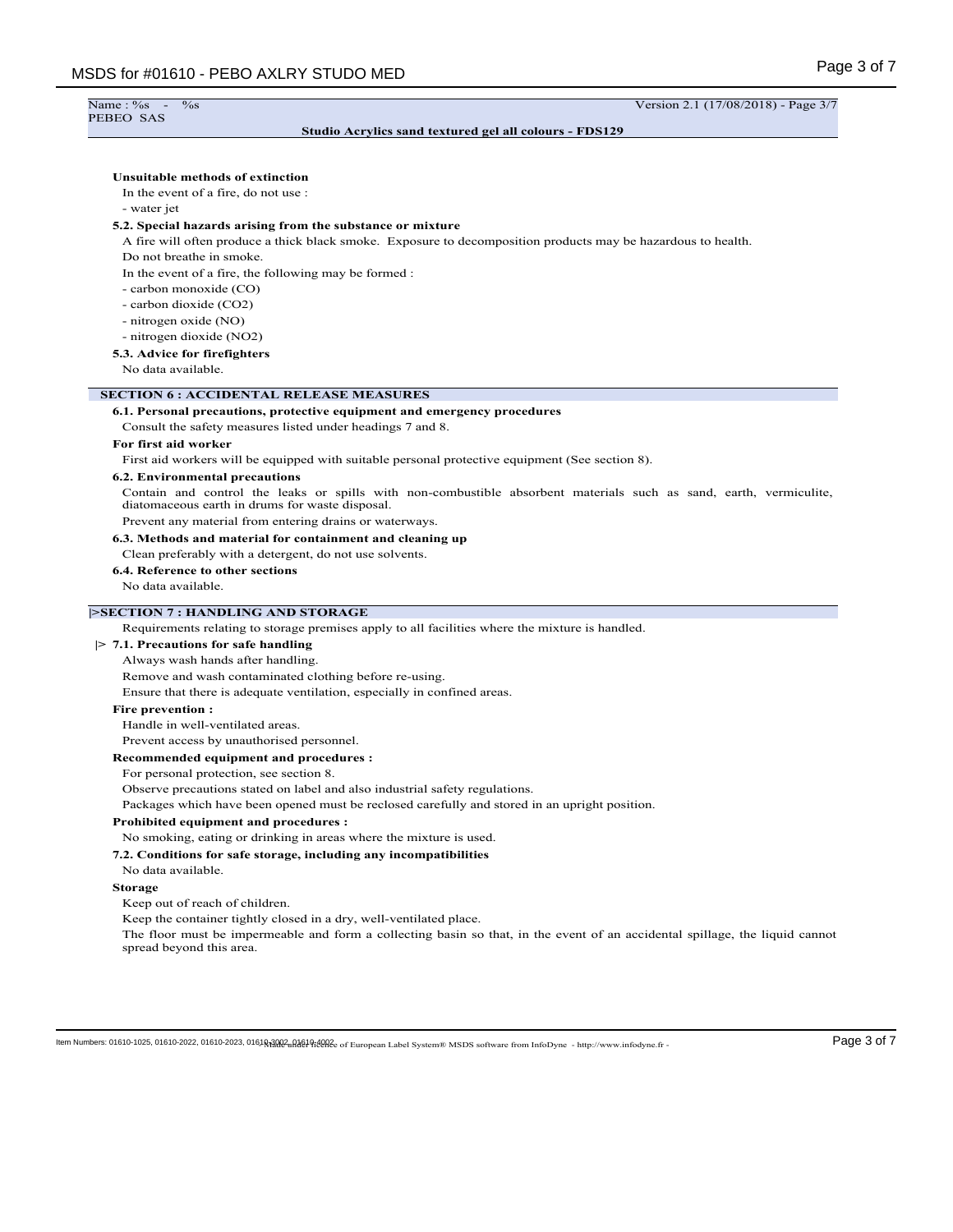Name: %<br>PEBEO SAS

 $\frac{\%}{\%}$  -  $\frac{\%}{\%}$  -  $\frac{1}{17/08/2018}$  - Page 4/7

## **Studio Acrylics sand textured gel all colours - FDS129**

## **Packaging**

Always keep in packaging made of an identical material to the original.

**7.3. Specific end use(s)**

## No data available.

## **|>SECTION 8 : EXPOSURE CONTROLS/PERSONAL PROTECTION**

## **8.1. Control parameters**

#### **Occupational exposure limits :**

| - Netherlands / MAC-waarde (10 december 2014) : |                      |       |          |             |           |
|-------------------------------------------------|----------------------|-------|----------|-------------|-----------|
| CAS                                             | $TWA$ :              | STEL: | Ceiling: | Definition: | Criteria: |
| 55965-84-9                                      | $10.05 \text{ mg/m}$ |       |          |             |           |

#### **8.2. Exposure controls**

## **Personal protection measures, such as personal protective equipment**

Pictogram(s) indicating the obligation of wearing personal protective equipment (PPE) :



Use personal protective equipment that is clean and has been properly maintained.

Store personal protective equipment in a clean place, away from the work area.

Never eat, drink or smoke during use. Remove and wash contaminated clothing before re-using. Ensure that there is adequate ventilation, especially in confined areas.

## **- Eye / face protection**

Avoid contact with eyes.

Use eye protectors designed to protect against liquid splashes

Before handling, wear safety goggles in accordance with standard EN166.

## **|> - Hand protection**

Wear suitable protective gloves in the event of prolonged or repeated skin contact.

Use suitable protective gloves that are resistant to chemical agents in accordance with standard EN374.

Gloves must be selected according to the application and duration of use at the workstation.

Protective gloves need to be selected according to their suitability for the workstation in question : other chemical products that may be handled, necessary physical protections (cutting, pricking, heat protection), level of dexterity required. Type of gloves recommended :

- Natural latex
- Nitrile rubber (butadiene-acrylonitrile copolymer rubber (NBR))
- PVC (polyvinyl chloride)
- Butyl Rubber (Isobutylene-isoprene copolymer)
- Recommended properties :

- Impervious gloves in accordance with standard EN374

## **- Body protection**

Work clothing worn by personnel shall be laundered regularly.

After contact with the product, all parts of the body that have been soiled must be washed.

| <b>ESECTION 9: PHYSICAL AND CHEMICAL PROPERTIES</b>                     |                 |
|-------------------------------------------------------------------------|-----------------|
| 9.1. Information on basic physical and chemical properties              |                 |
| $\triangleright$ General information :                                  |                 |
| Physical state:                                                         | Paste.          |
| $\triangleright$ Important health, safety and environmental information |                 |
| $pH$ :                                                                  | $8.00$ .        |
|                                                                         | Slightly basic. |
| Boiling point/boiling range:                                            | Not relevant.   |
| Flash point interval :                                                  | Not relevant.   |
|                                                                         |                 |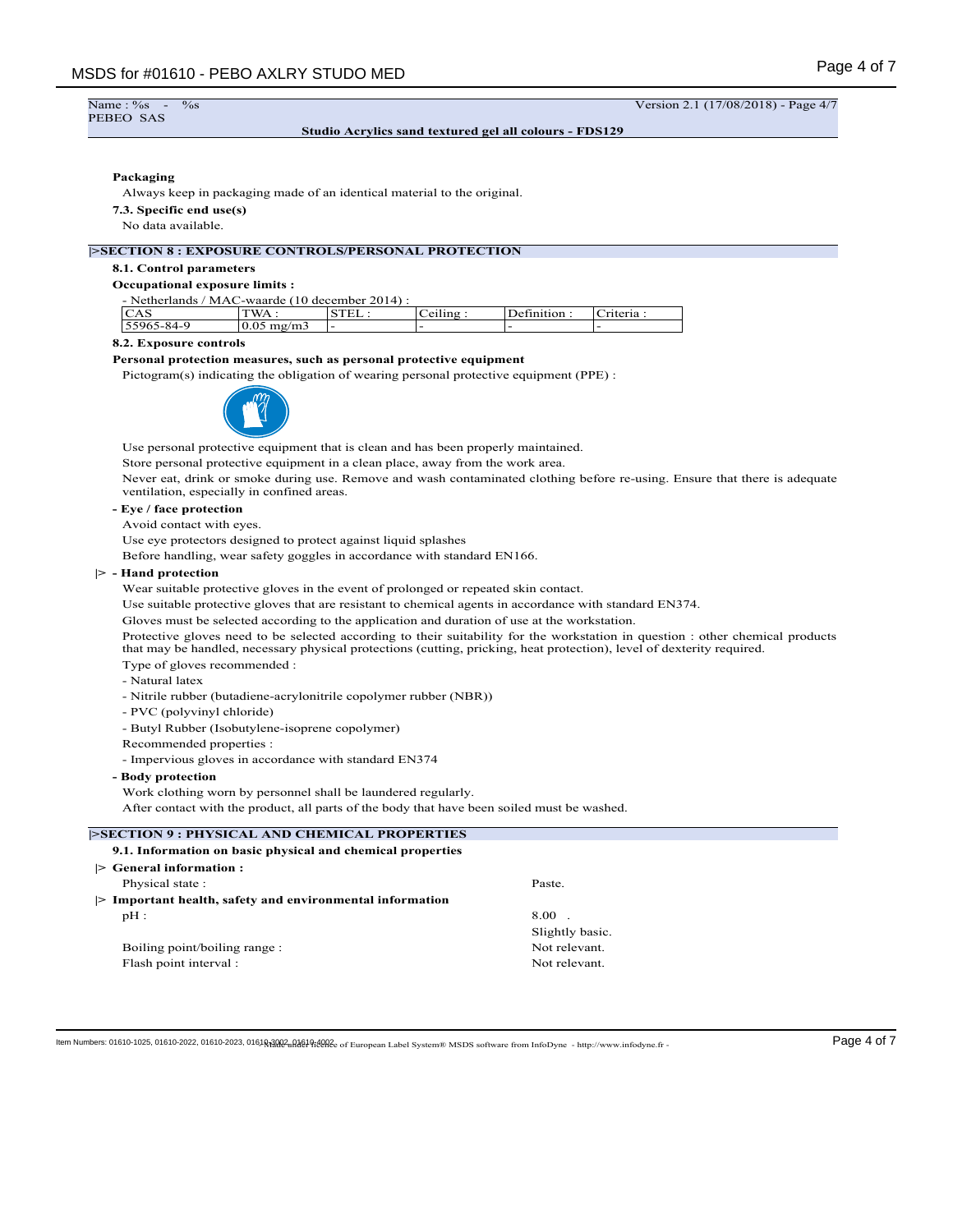| Name : %s<br>$\%$ s                                                                        | Version 2.1 (17/08/2018) - Page 5/7                                                                                      |
|--------------------------------------------------------------------------------------------|--------------------------------------------------------------------------------------------------------------------------|
| PEBEO SAS                                                                                  | Studio Acrylics sand textured gel all colours - FDS129                                                                   |
|                                                                                            |                                                                                                                          |
| Vapour pressure $(50^{\circ}$ C) :                                                         | Not relevant.                                                                                                            |
| Density:                                                                                   | 1.70                                                                                                                     |
| Water solubility:                                                                          | Dilutable.                                                                                                               |
| Melting point/melting range :                                                              | Not relevant.                                                                                                            |
| Self-ignition temperature :                                                                | Not relevant.                                                                                                            |
| Decomposition point/decomposition range :                                                  | Not relevant.                                                                                                            |
| $> 9.2$ . Other information                                                                |                                                                                                                          |
| $VOC(g/l)$ :                                                                               | 45.75                                                                                                                    |
| <b>SECTION 10 : STABILITY AND REACTIVITY</b>                                               |                                                                                                                          |
| 10.1. Reactivity                                                                           |                                                                                                                          |
| No data available.                                                                         |                                                                                                                          |
| 10.2. Chemical stability                                                                   |                                                                                                                          |
| This mixture is stable under the recommended handling and storage conditions in section 7. |                                                                                                                          |
| 10.3. Possibility of hazardous reactions                                                   |                                                                                                                          |
| dioxide, fumes and nitrogen oxide.                                                         | When exposed to high temperatures, the mixture can release hazardous decomposition products, such as carbon monoxide and |
| 10.4. Conditions to avoid                                                                  |                                                                                                                          |
| Avoid:                                                                                     |                                                                                                                          |
| - frost                                                                                    |                                                                                                                          |
| 10.5. Incompatible materials                                                               |                                                                                                                          |
| 10.6. Hazardous decomposition products                                                     |                                                                                                                          |
| The thermal decomposition may release/form :                                               |                                                                                                                          |
| - carbon monoxide (CO)                                                                     |                                                                                                                          |
| - carbon dioxide (CO2)                                                                     |                                                                                                                          |
| - nitrogen oxide (NO)                                                                      |                                                                                                                          |
| - nitrogen dioxide (NO2)                                                                   |                                                                                                                          |
| <b>SECTION 11 : TOXICOLOGICAL INFORMATION</b>                                              |                                                                                                                          |
| 11.1. Information on toxicological effects                                                 |                                                                                                                          |
| Splashes in the eyes may cause irritation and reversible damage                            |                                                                                                                          |
| 11.1.1. Substances                                                                         |                                                                                                                          |
| No toxicological data available for the substances.                                        |                                                                                                                          |
| <b>11.1.2. Mixture</b>                                                                     |                                                                                                                          |
| Respiratory or skin sensitisation:                                                         |                                                                                                                          |
| Contains at least one sensitising substance. May cause an allergic reaction.               |                                                                                                                          |
| <b>SECTION 12 : ECOLOGICAL INFORMATION</b>                                                 |                                                                                                                          |
| 12.1. Toxicity                                                                             |                                                                                                                          |
| 12.1.2. Mixtures                                                                           |                                                                                                                          |
| No aquatic toxicity data available for the mixture.                                        |                                                                                                                          |
| 12.2. Persistence and degradability                                                        |                                                                                                                          |
| No data available.                                                                         |                                                                                                                          |
| 12.3. Bioaccumulative potential                                                            |                                                                                                                          |
| No data available.                                                                         |                                                                                                                          |
| 12.4. Mobility in soil                                                                     |                                                                                                                          |
| No data available.                                                                         |                                                                                                                          |
| 12.5. Results of PBT and vPvB assessment                                                   |                                                                                                                          |
| No data available.                                                                         |                                                                                                                          |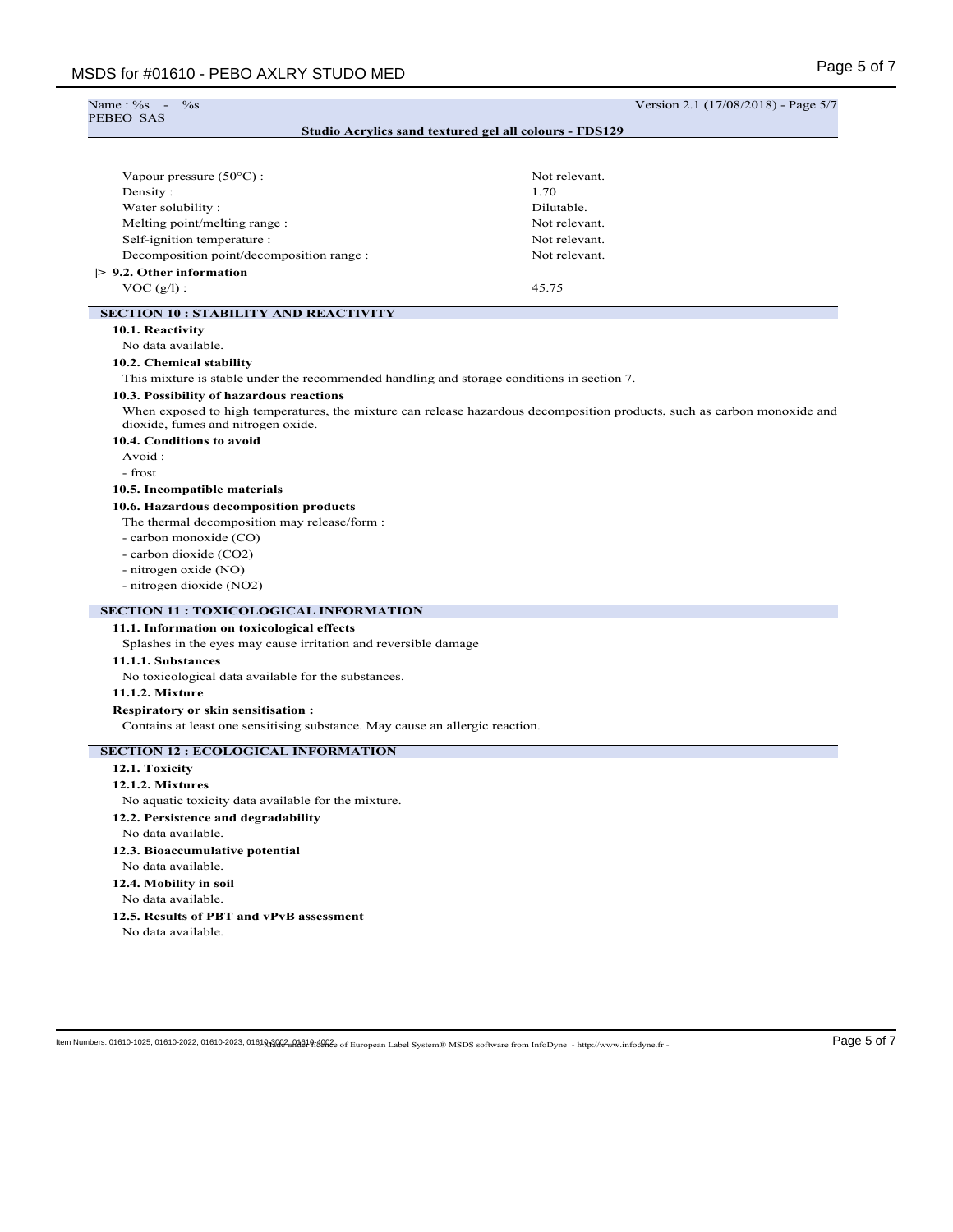Name : %s<br>PEBEO SAS

 $\frac{\%}{\%}$  -  $\frac{\%}{\%}$  -  $\frac{1}{17/08/2018}$  - Page 6/7

## **Studio Acrylics sand textured gel all colours - FDS129**

#### **12.6. Other adverse effects**

No data available.

## **SECTION 13 : DISPOSAL CONSIDERATIONS**

Proper waste management of the mixture and/or its container must be determined in accordance with Directive 2008/98/EC.

## **13.1. Waste treatment methods**

Do not pour into drains or waterways.

## **Waste :**

Waste management is carried out without endangering human health, without harming the environment and, in particular without risk to water, air, soil, plants or animals.

Recycle or dispose of waste in compliance with current legislation, preferably via a certified collector or company.

Do not contaminate the ground or water with waste, do not dispose of waste into the environment.

#### **Soiled packaging :**

Empty container completely. Keep label(s) on container.

Give to a certified disposal contractor.

## **Codes of wastes (Decision 2014/955/EC, Directive 2008/98/EEC on hazardous waste) :**

20 01 27 \* paint, inks, adhesives and resins containing dangerous substances

15 01 02 plastic packaging

# **|>SECTION 14 : TRANSPORT INFORMATION**

Exempt from transport classification and labelling.

**|> 14.1. UN number**

-

-

-

-

-

- **|> 14.2. UN proper shipping name**
- **|> 14.3. Transport hazard class(es)**
- **|> 14.4. Packing group**
- **|> 14.5. Environmental hazards**
- **|> 14.6. Special precautions for user**
- -

## **|>SECTION 15 : REGULATORY INFORMATION**

**15.1. Safety, health and environmental regulations/legislation specific for the substance or mixture**

**|> - Classification and labelling information included in section 2:** The following regulations have been used:

- EU Regulation No. 1272/2008 amended by EU Regulation No. 2017/776 (ATP 10)
- **Container information:**
- No data available.
- **Particular provisions :** No data available.